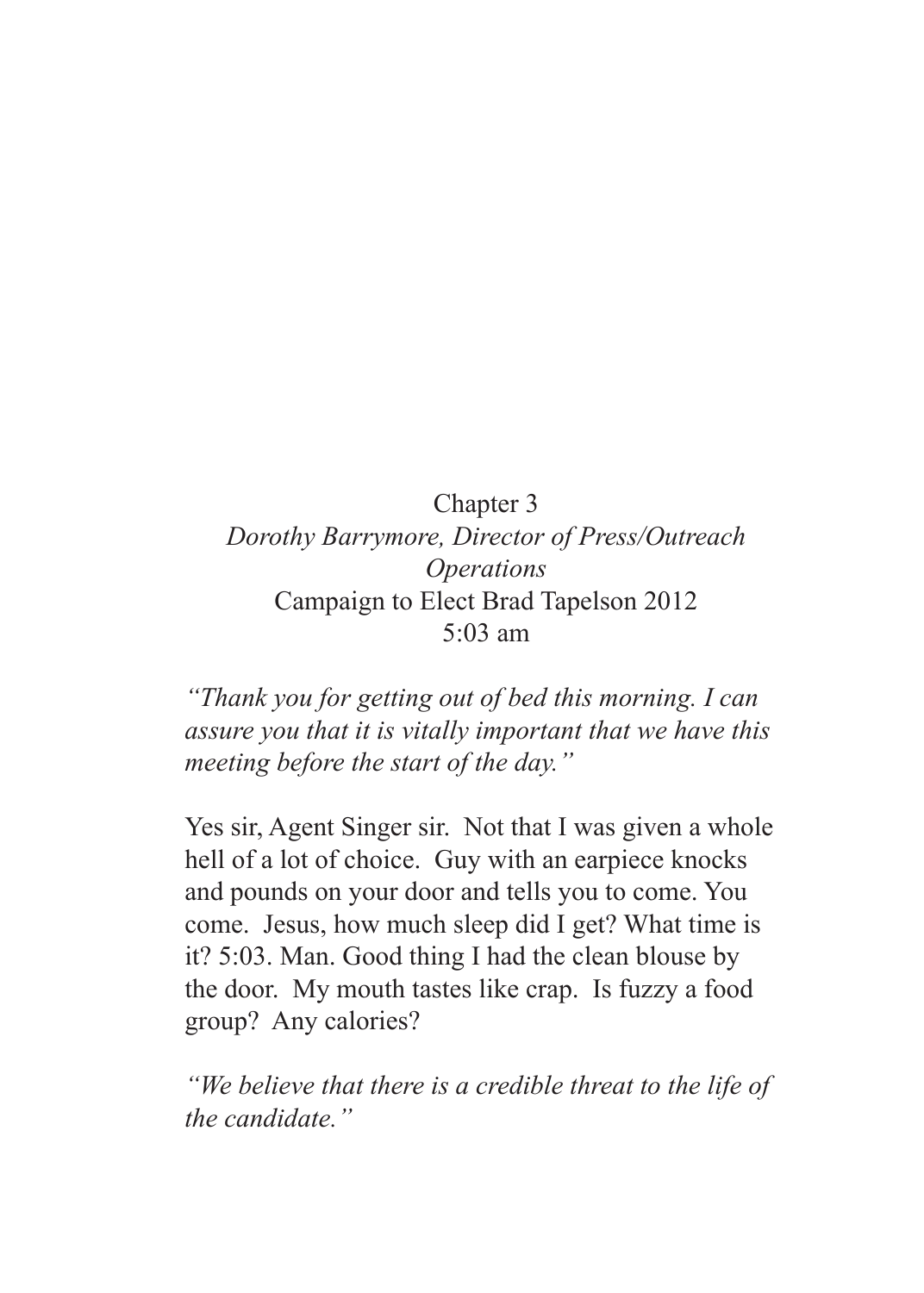Whoa, what? The candidate. Brad? "The Mime?" Well isn't that their job? My job is to get him elected. Dorothy Barrymore, girl wonder. Handle the press. Their job is to keep him alive. Suits, *et. al*. You do your job. I do mine. Fine, you have said your piece. Now can we get out of here and I can some real work done?

Wait, did he say credible? Credible? Incredible. I do NOT need this right now. I am the voice of the fucking mime, and when he does his magic Houdini stuff they come to me and ask what does he really mean, and I have to say about a billion times a day the candidates views are clearly expressed for one and all to see, and I know it's all bullshit because it is not clearly expressed for one and all to see, because if it was so clearly expressed I would not have to go back and craft some kind clarification statement that of course clarifies nothing. And of course all the time I am thinking, what DOES he mean? Oh sweet Jesus, like that umbrella stunt last night. Where did they come up with that one? And couldn't SOMEONE have given me a heads up? Obviously not. The Press, they are going to be all over me. Damn I got a couple hundred messages on it already and it's not even been 5 hours. No advance notice from "The Mime", no time to prepare, no idea what the…

*"And we think someone is this room is responsible."*

Whoa. What? *Responsible* responsible? I am so NOT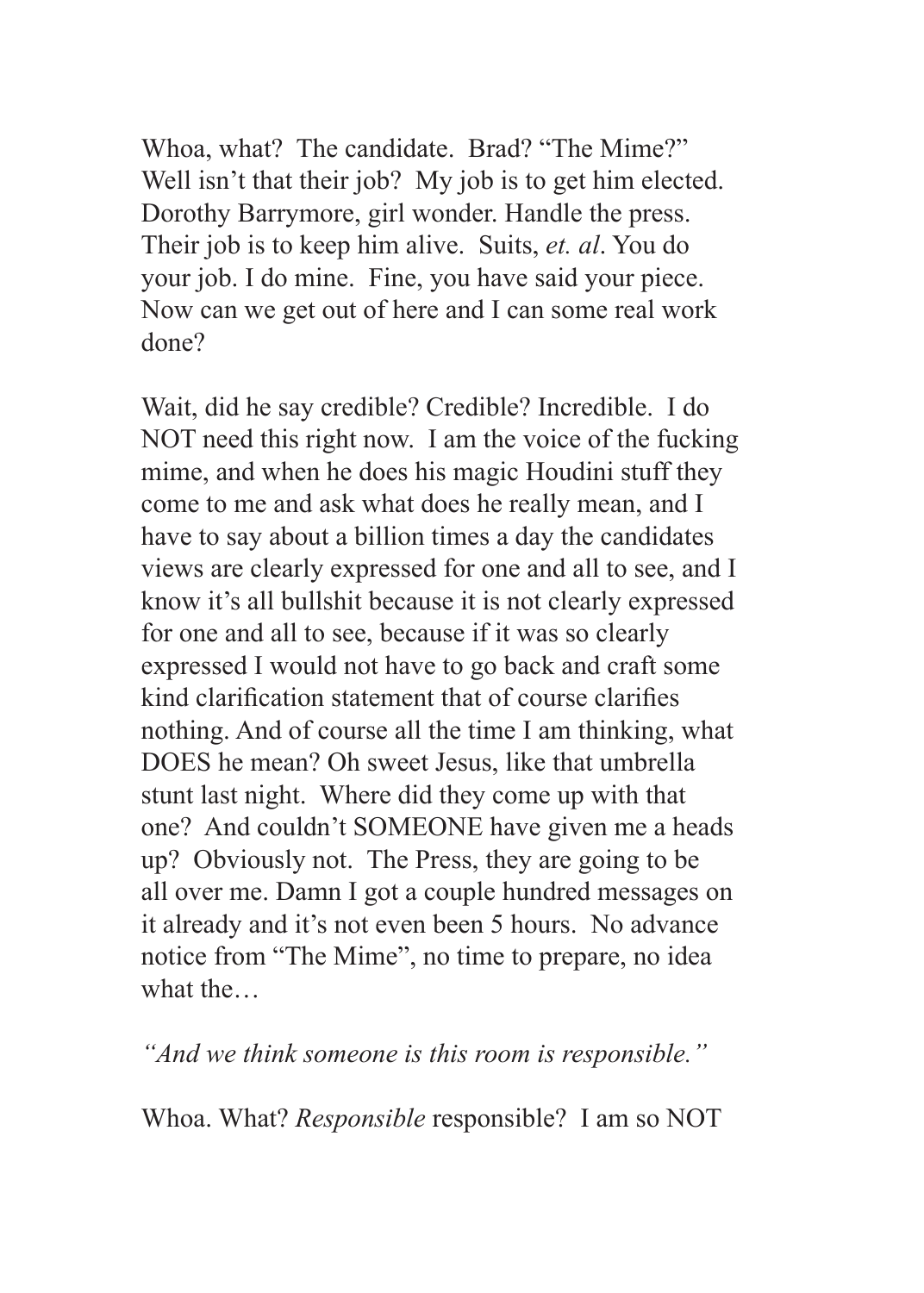responsible for anything that goes on around here. I am just trying to hang on by a thread here. God, I will never get a job again. Unless we win this damn thing. I could handle being the press secretary to the President of the United States. Looking good behind the podium. Lose, I'm the idiot that tried to speak for the mime. Win, I'm a genius.

Roll the dice, take your chances.

Of course, it would be nice if the guy devoted two brain cells to thinking about what he might do if elected. Man, remember Dallas? The NSA guys giving him a briefing on the latest fuck-up in the Middle East and he's like, yeah the Middle East, I've got to think about that. And he looks over to Clynell, his lighting guy, those two guys are just weird they are so joined together, and they look and Clynell says the dog bit and Brad says the fence bit and Debbie says the neighbor guy and Brad gets all excited and then they all jump up and start talking gibberish, and then Brad looks over at me and says something like "Its cool, we got the Middle East covered."

And the next thing you know we are in Madison giving what I have been hyping as a Major Policy Statement on International Relations in general and the Middle East in particular and the current front-runner for the nomination of the Republican Party for President is on stage acting for all the world like he is a dog. And this dog is walking down the street minding his own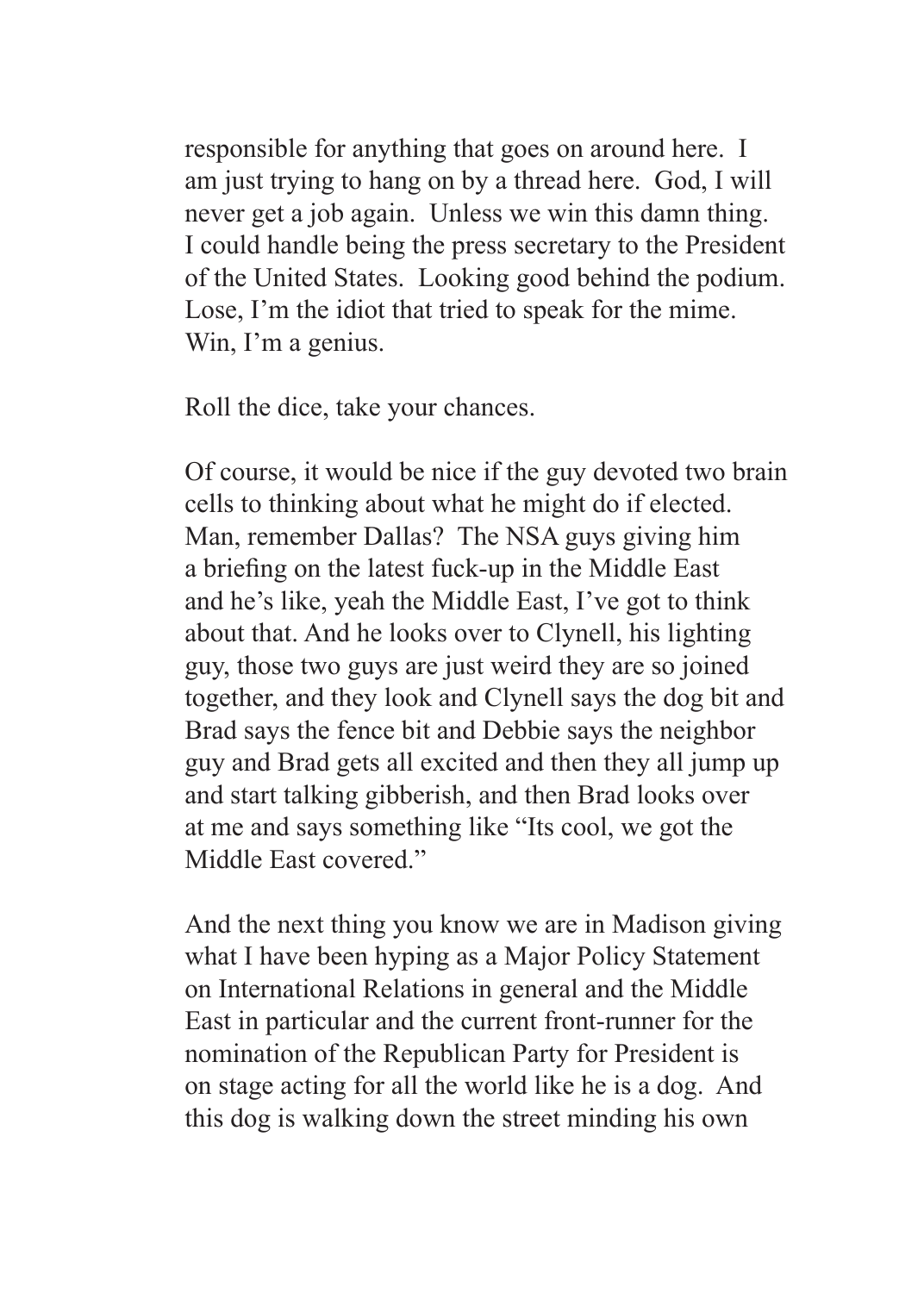business just ambling along and he passes by this house that has this other dog in it, and the dog inside the house goes completely nuts, cause like this other dog is pissing on his lawn. So the current front-runner for the Republican nomination for President is a dog pissing on a yard of this other dog and I am PRAYING that it doesn't becomes anything more solid, and this angry dog in the house is like going nuts, but there is this wall he keeps running into and the more he runs into it the more angry this dog gets all while this other dog is just like happily going on with its business.

I gotta admit he really did the two different dogs well.

So then the angry dog like breaks through the wall or jumps over it or something, and shakes itself like whoa, sees the other dog and throws himself at the other dog like he had been doing, but this time instead of hitting the wall, he keeps going and you can see the angry dog going, yeah I'm free, I'm going to get this mother fucking dog that has been pissing on MY lawn, but then like as the angry dog is running the angry dog begins to realize that is it no longer safe behind its wall, and it's like, umm, maybe I should reconsider this, and begins to slow down and wag its tail, and the dog that has been pissing on this yard is just like standing there holding its ground, and so by the time the two dogs meet they are like hey, how's it going, nice to meet ya, nice place to piddle, how's the wife and kids, hey you got a pretty good smelling butt, well have a nice day, you too, see ya.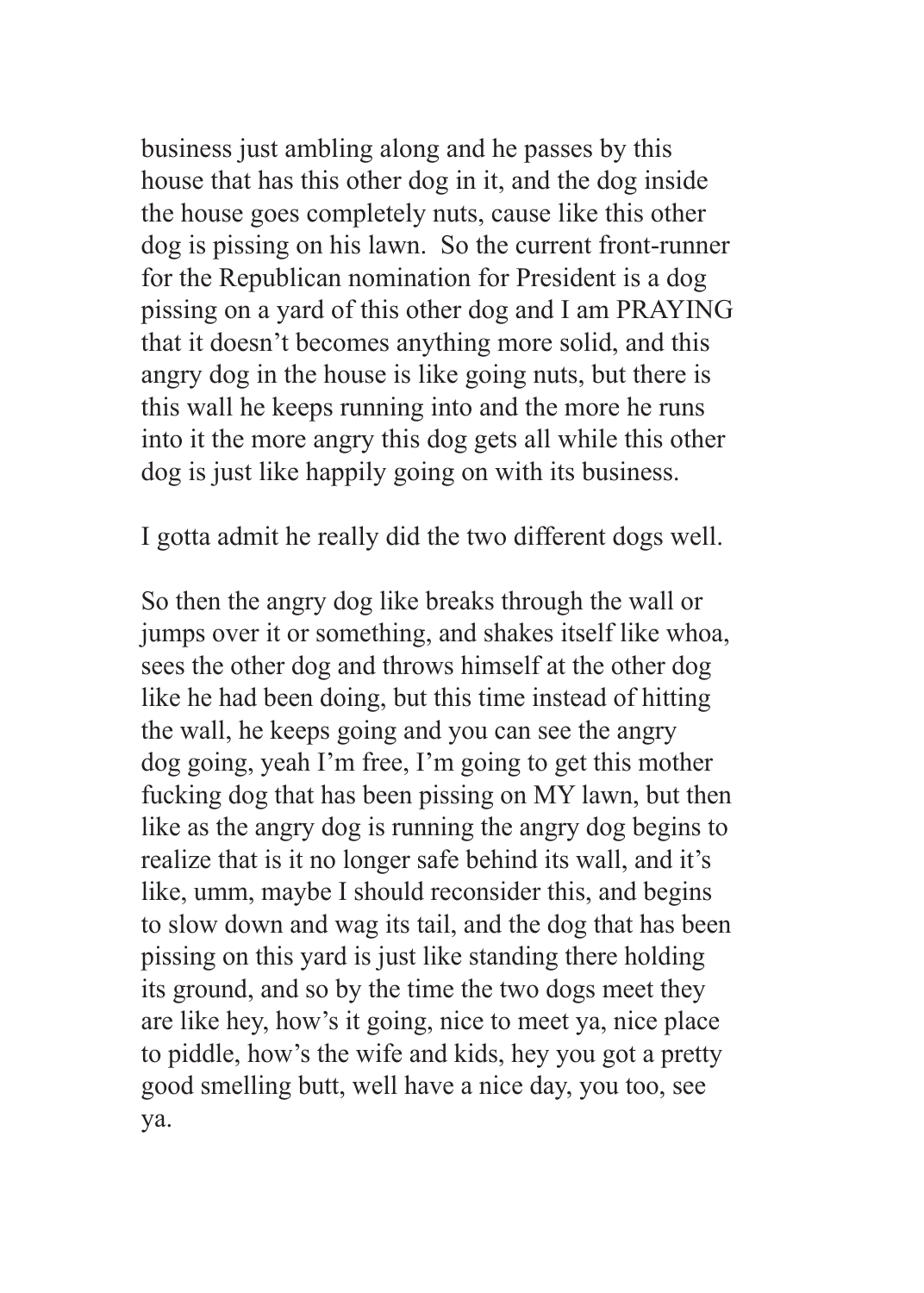And that was it. Cue the applause and I felt the entire press corps swinging their attention to me, "The Oracle" to "The Mime."

And like the rest of us, the ones not clued into the harmonic convergence which is like the essence of "The Mime," especially me who is like supposed to explain this shit as a Major Policy Statement on International Relations in general and the Middle East in particular; who is trying to figure out how this could possibly be a Major Policy Statement on International Relations in general and the Middle East in particular are going nuts because, because clearly as a Major Policy Bla Bla Bla this is a pure dog shit.

And I have to make it seem Presidential.

Admittedly the crowd goes nuts for several minutes, which usually doesn't happen at Major Policy Statement on International Relations in general and the Middle East in particular. Of course it was a professional mime up there. In watching "The Mime" I realized that was one thing he really brings to the world of politics.

He does know how to milk it.

So this time I corner "The Mime" as he comes off stage, well me and a couple of my equally intrepid staff, and I demand to know what was the point of this, and how is it an answer to what is wrong with the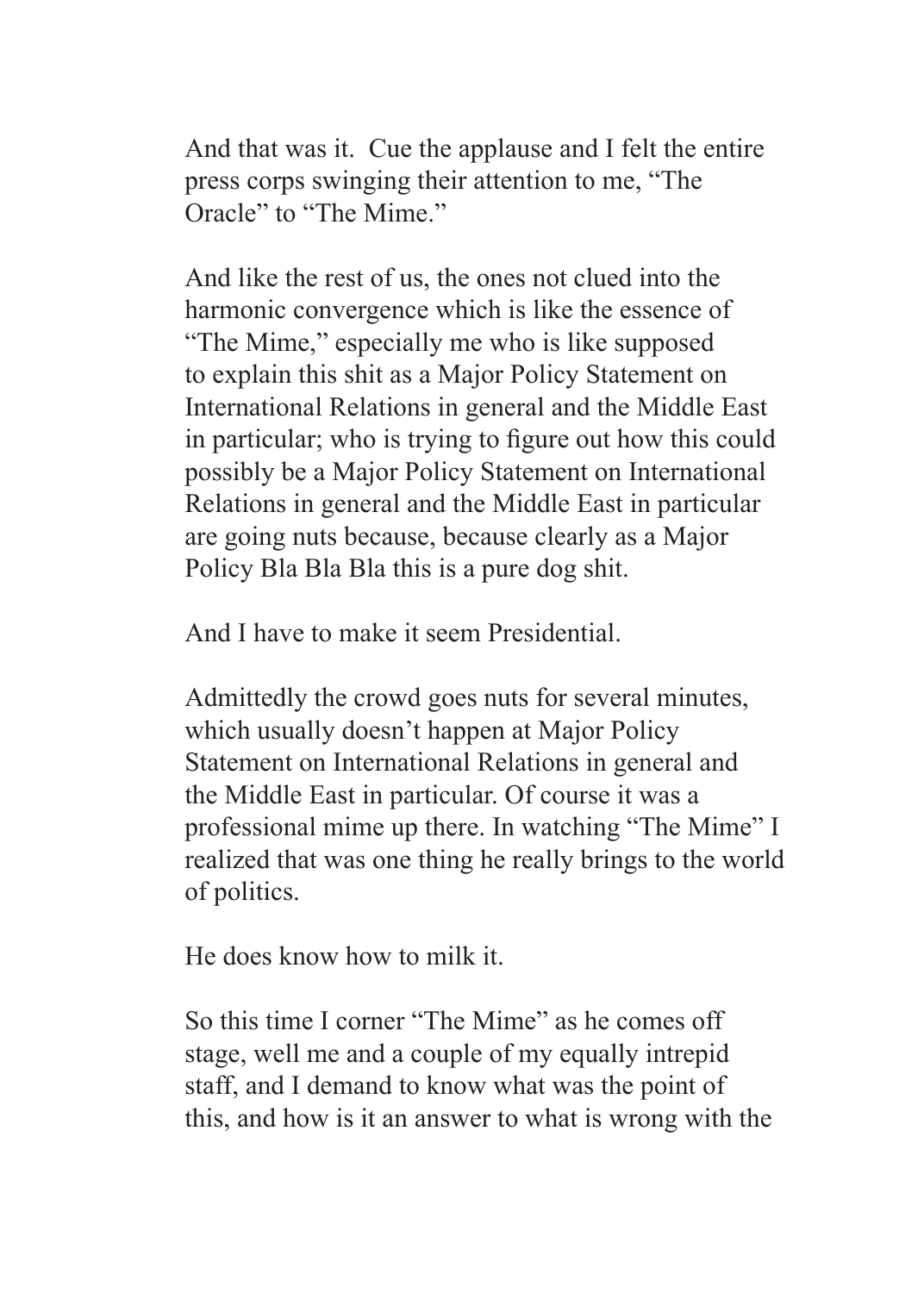Middle East, and how the hell was a pissing dog the solution to 5,000 years of conflict?

Bill Diggins, an intrepid staff-member who is an amiable also-ran I have known since like college says,

*"It's brilliant. I get it. Strong fences keep the rabid dog away from the good dog."*

Sue Finney was a not so intrepid staff-member who is one of those southern blondes whose cleavage is deep and brain is shallow, but if you reversed it and told it to her face she would hate you forever. We picked her up from Senator Vittner's campaign after another hooker got caught with his phone number on speed dial says,

*"No, sugar. My momma could tell you it is about the dog on the street that doesn't back down and stares that rabid dog down till it calms down and is willing to sit down at the table and be nice and neighborly to all its neighbors like."*

*"No, no, no, no."*

This was from Isaac who really WAS intrepid but always felt you had to know exactly how brilliant he was. I think the whole frizzy hair, socially inept, continually plugged into at least three electronic devices was an affectation thing, myself. He was one frustrated dude on this particular campaign where brilliance, to put it mildly, was not prized. Hopefully his big paycheck was compensation enough.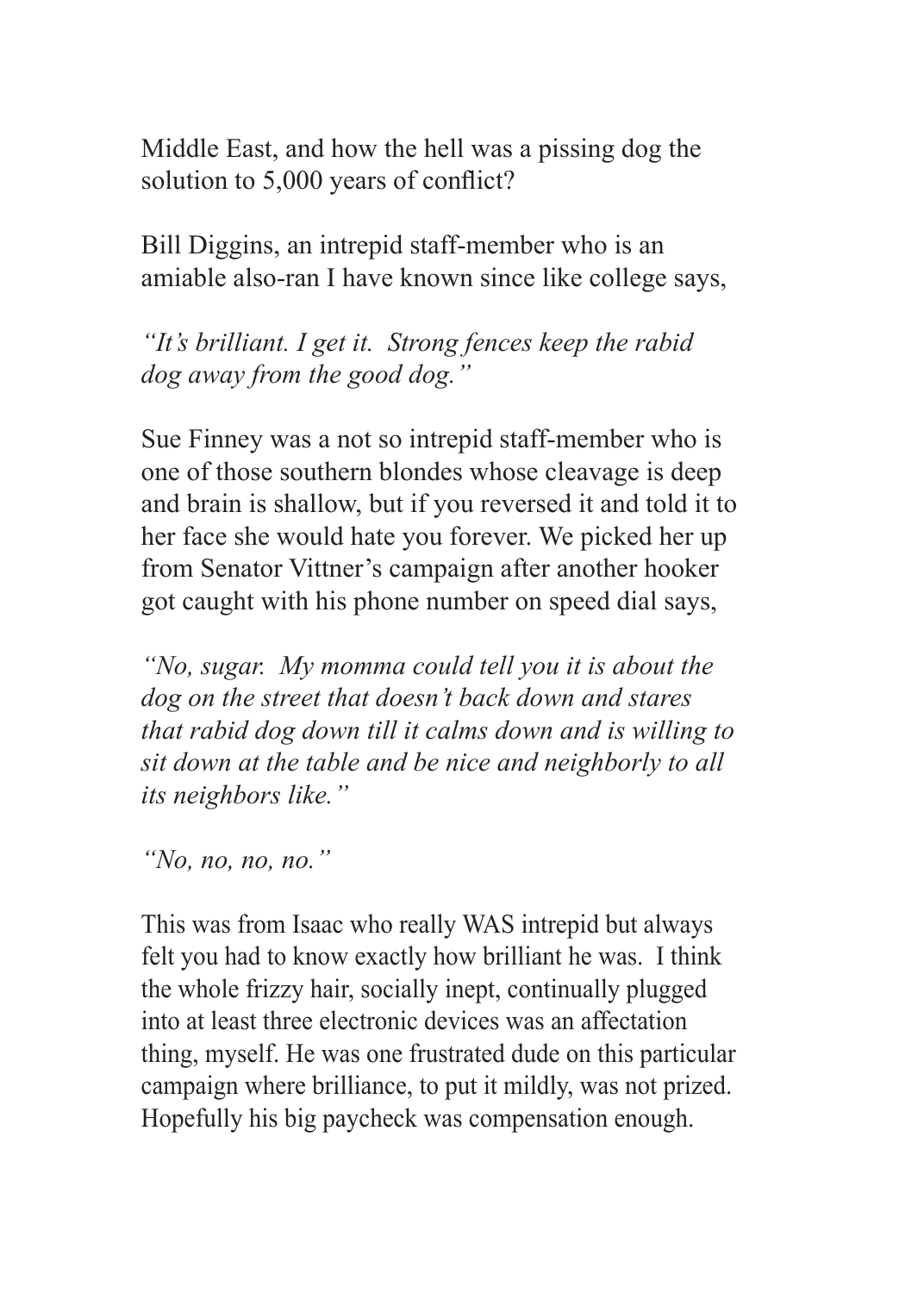*"No, the fence makes the dog rabid and once it's not longer behind the fence there is no need for it to be all angry."*

They all looked at Brad, and Brad smiled.

*"Yes,"* was all he said.

I got to admit I got sort of mad after all this miming bullshit and called him on it,

*"You know, Mr. Tapelson, with all due respect, if you get elected president and suddenly have to do something about the Middle East or whatever, a cute little dog and pony show is not going to cut it, and "yes" is not much of a response. So what is it? Good fences. Calm, strong dog. No fences. Pick one."*

I spread my hands to indicate the three choices.

Brad smiled. And did that enigmatic hand thing.

That pissed me off even more. It had been a long night, I knew I was going to be asked about it, and there was no way I was going to be able to explain his position on the Middle East whose main point, as near as I can tell, was an amazingly empathetic version of a dog and a tree.

Of course for most people a dog and a tree was about as deep as they thought about stuff like the Middle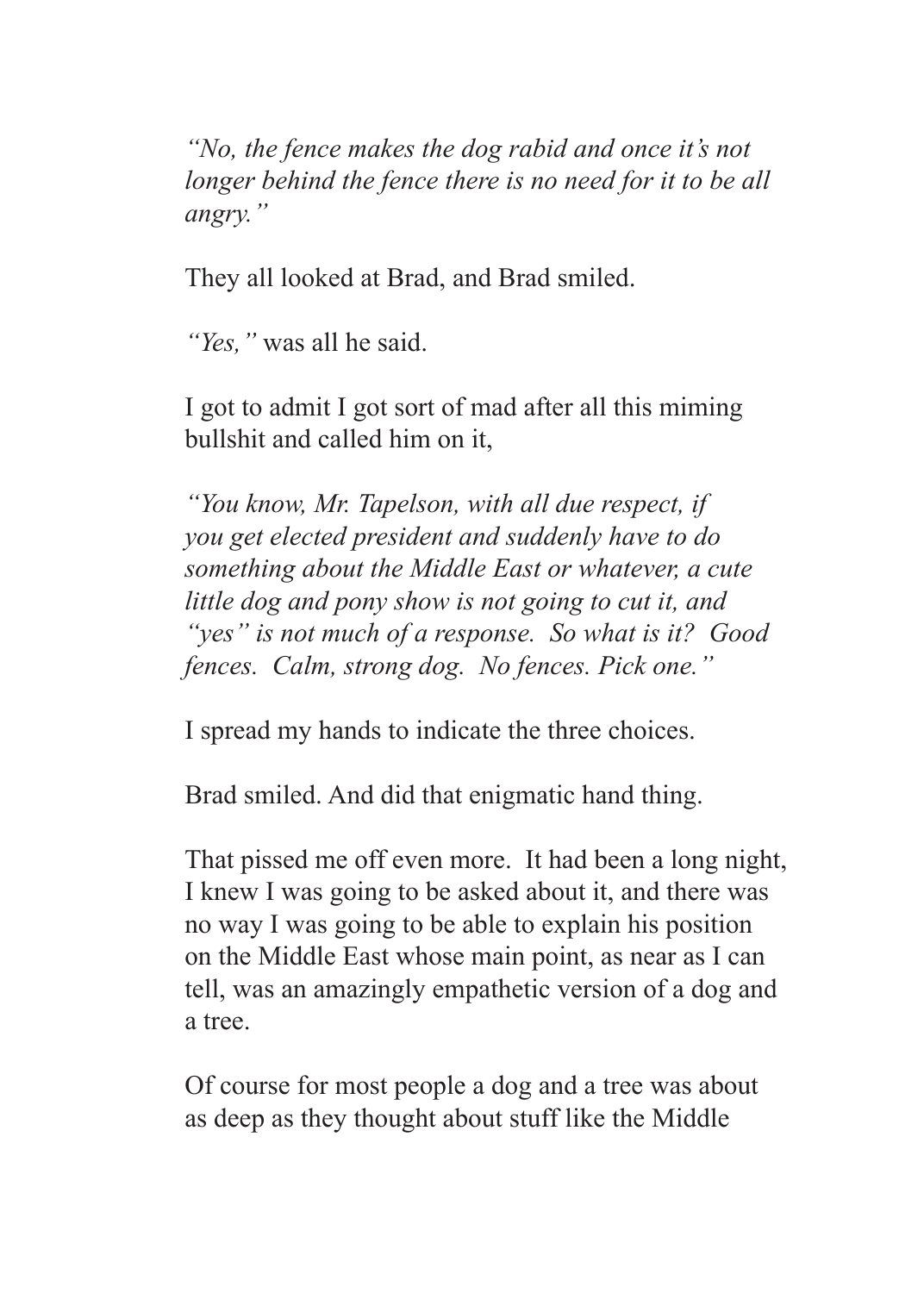East, but still this guy was running for President. And while most people moved from thinking about the dog and the tree and the Middle East without much more thought, this guy would actually have to do something about it…

So I pushed him just a tad.

*"So tell us hot shot. Say you are the President and the Israelis are building new settlements and bulldozing orchards and the Palestinians are shooting rockets. We still get our oil from there and we still got troops in Arab countries. What are you going to do, Mr. President?"*

It suddenly got quiet around us. Even his crew got that settled look that meant that I had gotten through and looked at Brad too. The difference was that they looked at him like they knew what he was going to say would be a good thing to hear. They really believed in the guy. The rest of us, I would say, were a bit further back on the drinking kool-aid enthusiasm meter. I think even the Secret Service guys were listening, in their watchful bland sort of way.

*"OK, Dorothy,"* he began.

His speaking voice was surprisingly very low, quiet, deep, well articulated and resonant.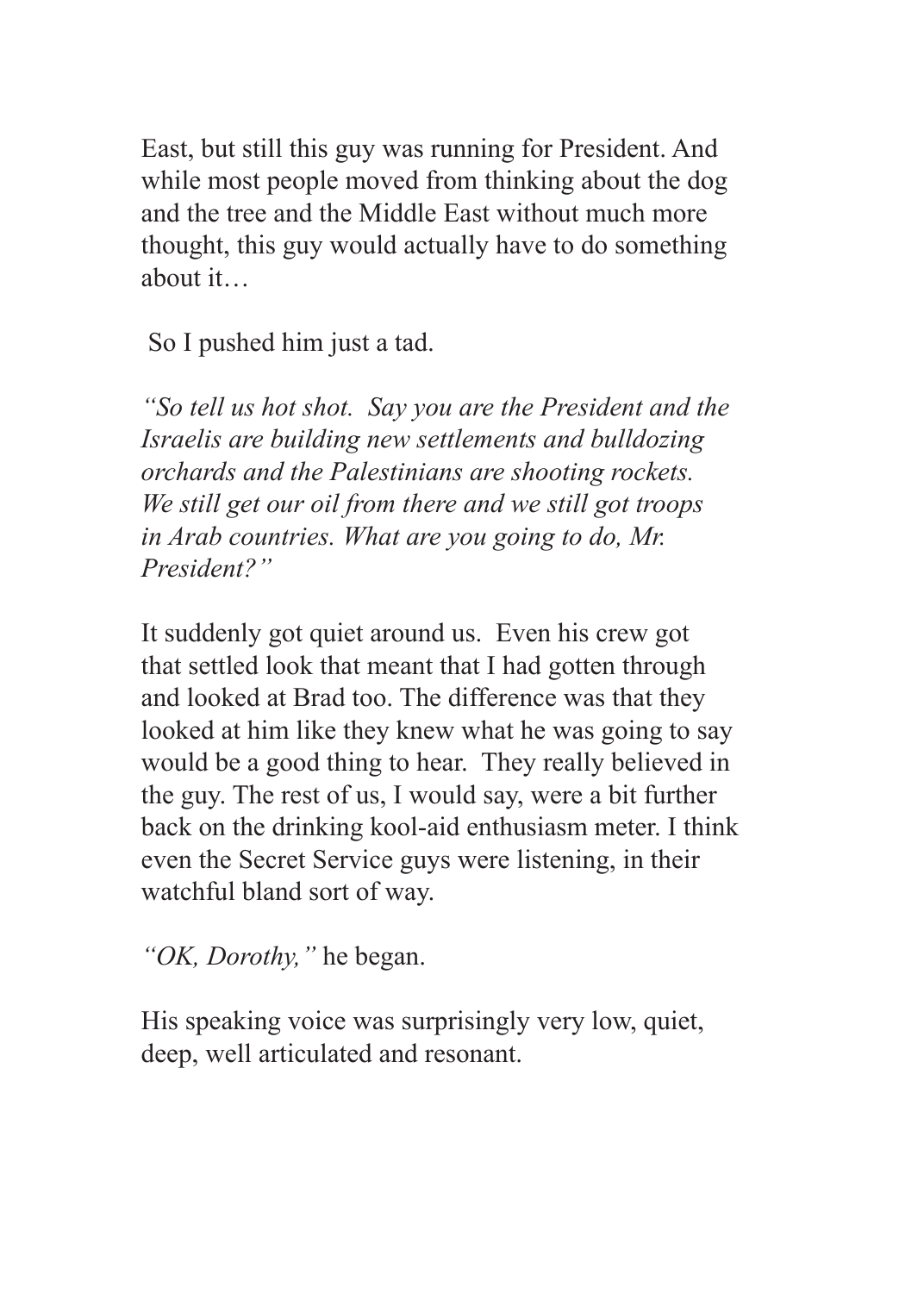I mean the man was focused and had been focused on this public persona, this mime thing, for his entire adult life. He only showed to the world what he wanted, and he chose to withhold his voice from public consumption. He never said a word if there was an outsider with any kind of recording device around.

When he was in public or on stage he was "The Mime" and he trusted his crew to make any sounds he might need for him.

 Of course, it was only within the past six months anyone had actually cared what his voice sounded like.

But at any rate, unlike every other politician who has thousands of hours of audio recordings out there, for "The Mime" there was none. And while no one displayed the slightest interest in those thousand hours of audio from other politicians, for "The Mime" there had arisen a considerable cottage industry of people who supplied "The Mime" voice-overs of Mime images.

It was actually brilliant. Nature abhors a vacuum and all. So people basically took footage of "The Mime" (of which conversely there was a lot out there and we made sure was freely available), and added their own sound tracks. Of course, almost of all of it was pretty low-brow. Honestly, almost all of it was so low if there was a category for no-brow they would have fit well there. For instance, dialogues as if "The Mime" had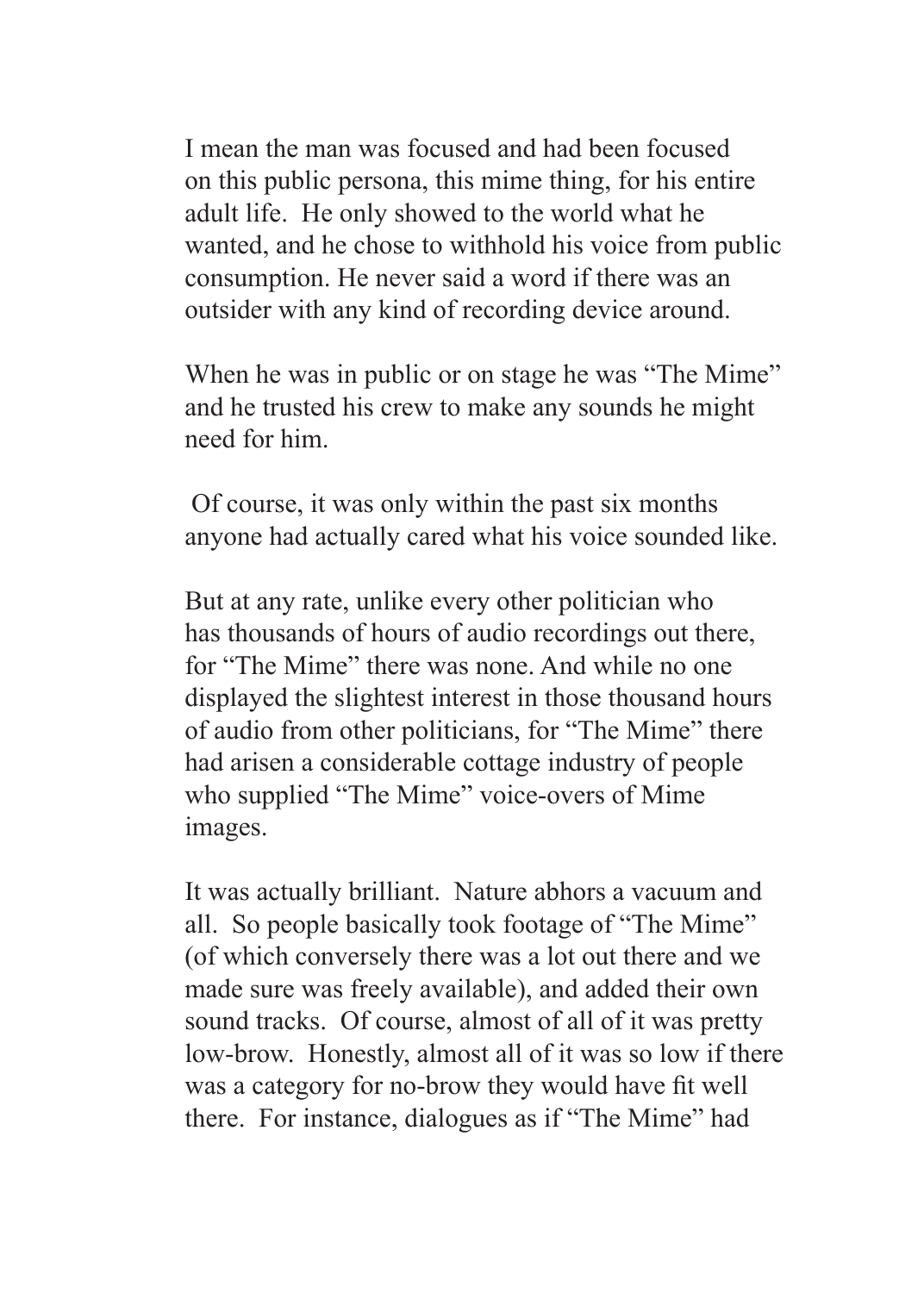a voice like that of Alvin and the Chipmunks were incredibly popular. Him going "HEH HEH HEH, that's SOOOOOO FUNNY," became a catch phrase with a life all its own.

Another series imagined his dialogue consisting entirely of TV or movie catch phrases. I have to admit a mime doing the whole, "Go ahead punk, make my day," thing while holding an invisible flower was pretty funny.

And if there WAS one thing "The Mime" was clear on, it was that he was totally OK with whatever anyone did with his image as he appeared in a public space. It totally fascinated him to see what other people had done with his performances. I was told that before I got on-board and things had taken off, in the early days of the campaign watching mash-ups of him was the major form of his recreation. I believe he called it "research."

As the campaign got more money, the one thing he made sure that all his performance stuff was out there both with and without the sound effects that he had originally used.

Good, bad, indifferent, pro, con the reaction didn't matter, he welcomed them all. And he told me to tell everyone in the world that they could put anything under his image. Thank God that bandwidth kept getting cheaper, 'cause we kept eating up more and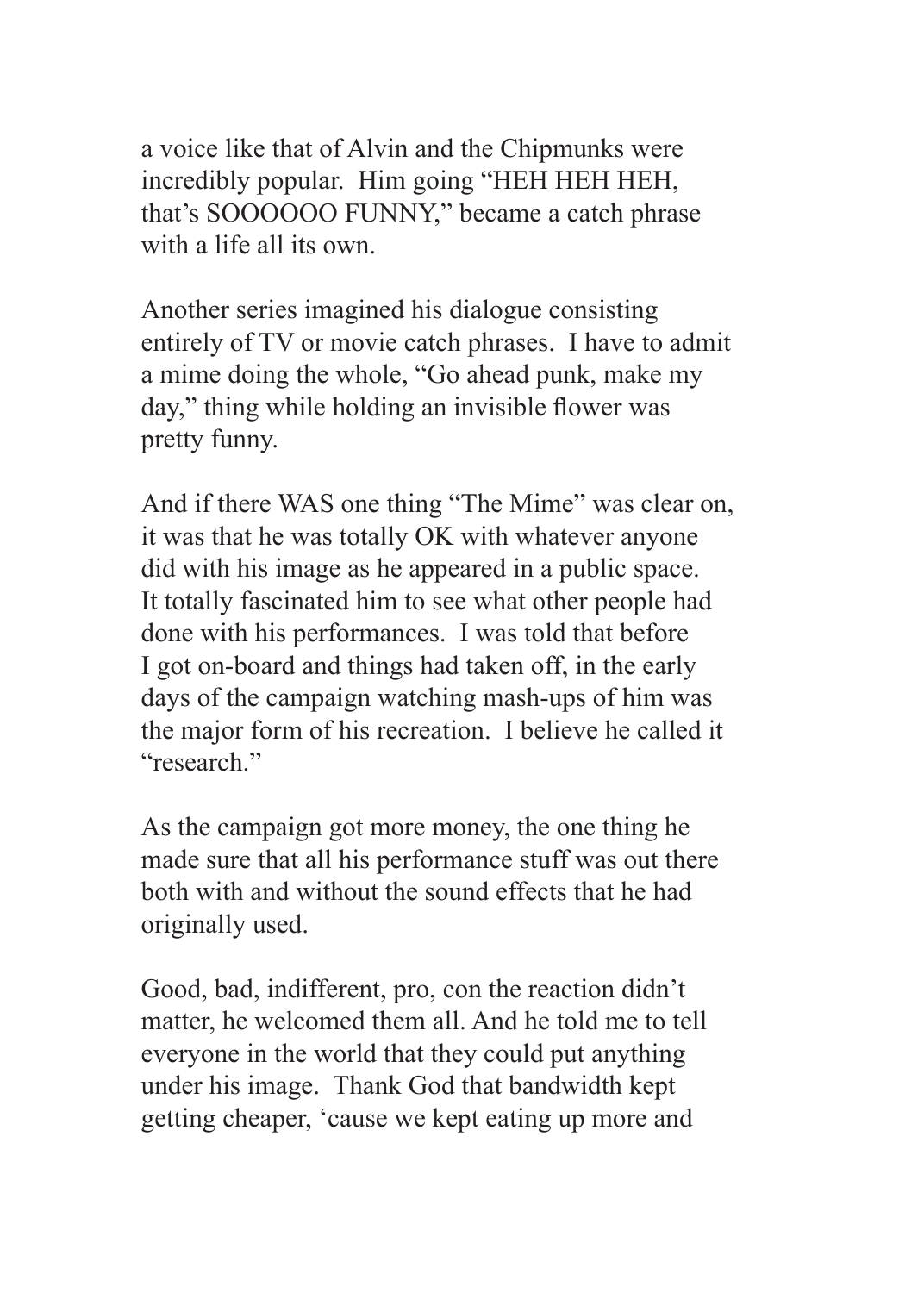more of it almost every week.

And as we were running as a Republican Mime, you can imagine there were a lot of pretty creative talented who where more or less perpetually pissed off at us, and sometimes the shots that some people took were not entirely meant in fun, or even good taste.

There was even entire sub-genre of Mime tapes using sound tracks from pornography that was incredibly popular.

Those ones amused the motley crew and "The Mime" most himself, I heard.

Some people added jazz.

Cool jazz.

Sick fucks.

But "The Mime" was OK with it.

And so with porn and jazz openly accepted, the message that anything was OK clearly got out there.

At the start of the campaign they had tried to run all of the videos from the Diet Dairy web site, but as the campaign caught on it overwhelmed them and Uncle Charley slid over some of his dollars and we set up a special "The Mime" domain.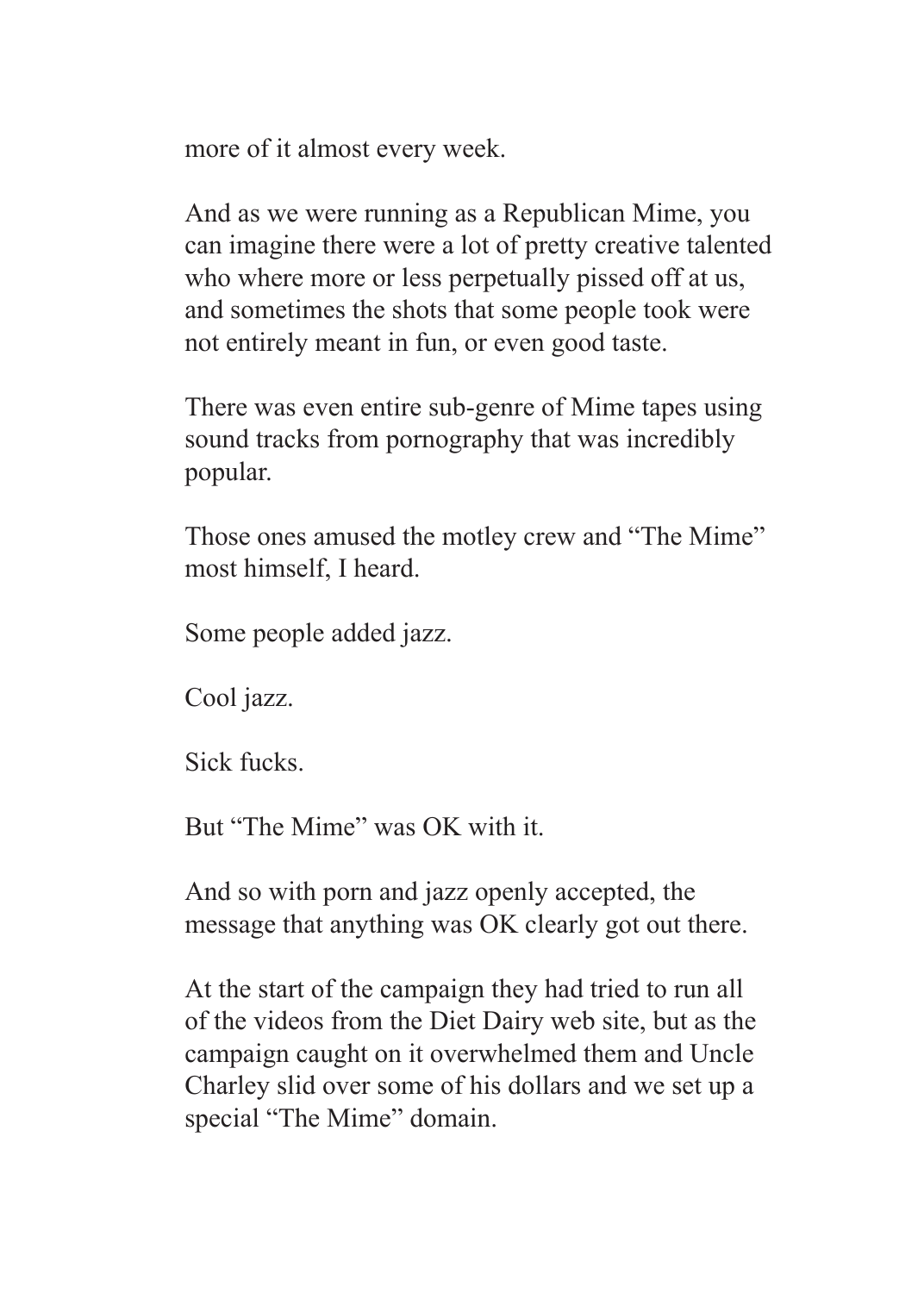And while, "The Mime" might be vague on the Middle East, the budget, abortion or just about every other real god damn issue thing out here in the world, but when it came to "The Mime" videos, "The Mime" insisted that someone, then a room of someones, then a whole conglomerations of someones, keep tabs on the stuff that was out there.

And show him the good stuff.

And since he considered these videos "the press" and since I was press person, that whole operation was my bailiwick.

So soon ohhjtmymooom, MoNnMn and my own personal favorite ScruffyDoggg became minor celebrities in their own right as their sound loops became incorporated into the campaign narrative.

In a way it was that was just another aspect of what made him so good as a candidate. He was always comfortable accepting what other people projected onto him – he actually courted it. Instead of him insisting on an image, other then the whole being called "The Mime" thing – he accepted what ever they wanted to see in him. He used the videos to see what they wanted him to be, and then gave them back more of it.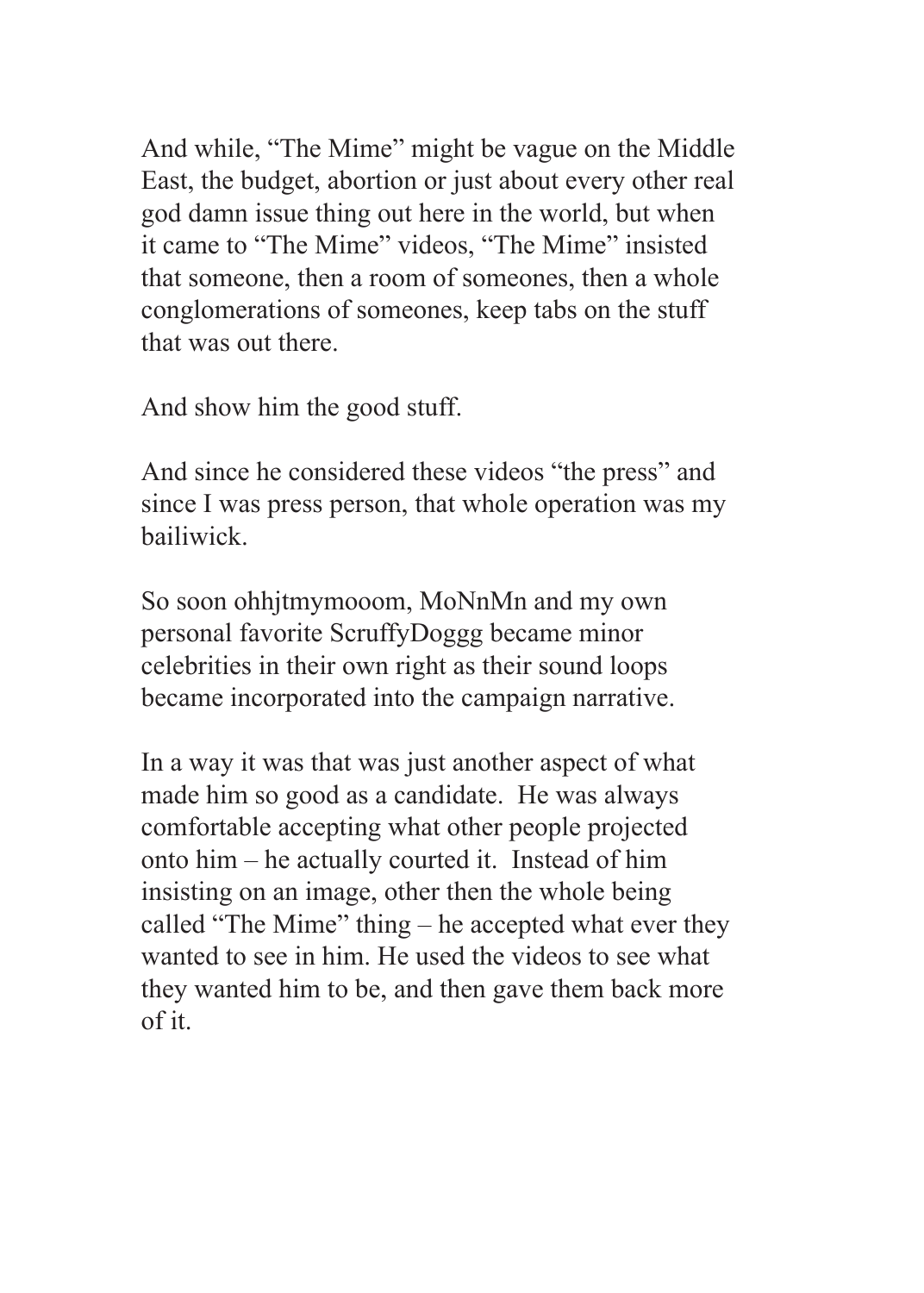He was a genuine creature of his audience. He learned a lot about Angry Outsider Railing Against Corrupt Authority from what people did to his videos

It was almost frightening, actually.

The other thing about him being so silent for such a large part of the day was that when he did speak, you actually paid a lot more attention.

*"OK, Dorothy, it is like this, if I am actually elected President of these here United States that means the majority of the people will want what I want and they want what I show them."*

*"But what they have seen so far is you as a dog pissing on a tree."*

*"And that's all they are going to see. And if I am elected that is the President they will get."*

*"But they assume that there is some more there."*

*"I am not responsible for the assumptions of others. If people choose not to think beyond the surface, that is their choice. But I am honestly presenting who I am. Each movement is pure."*

*"You are a dog pissing on a tree."*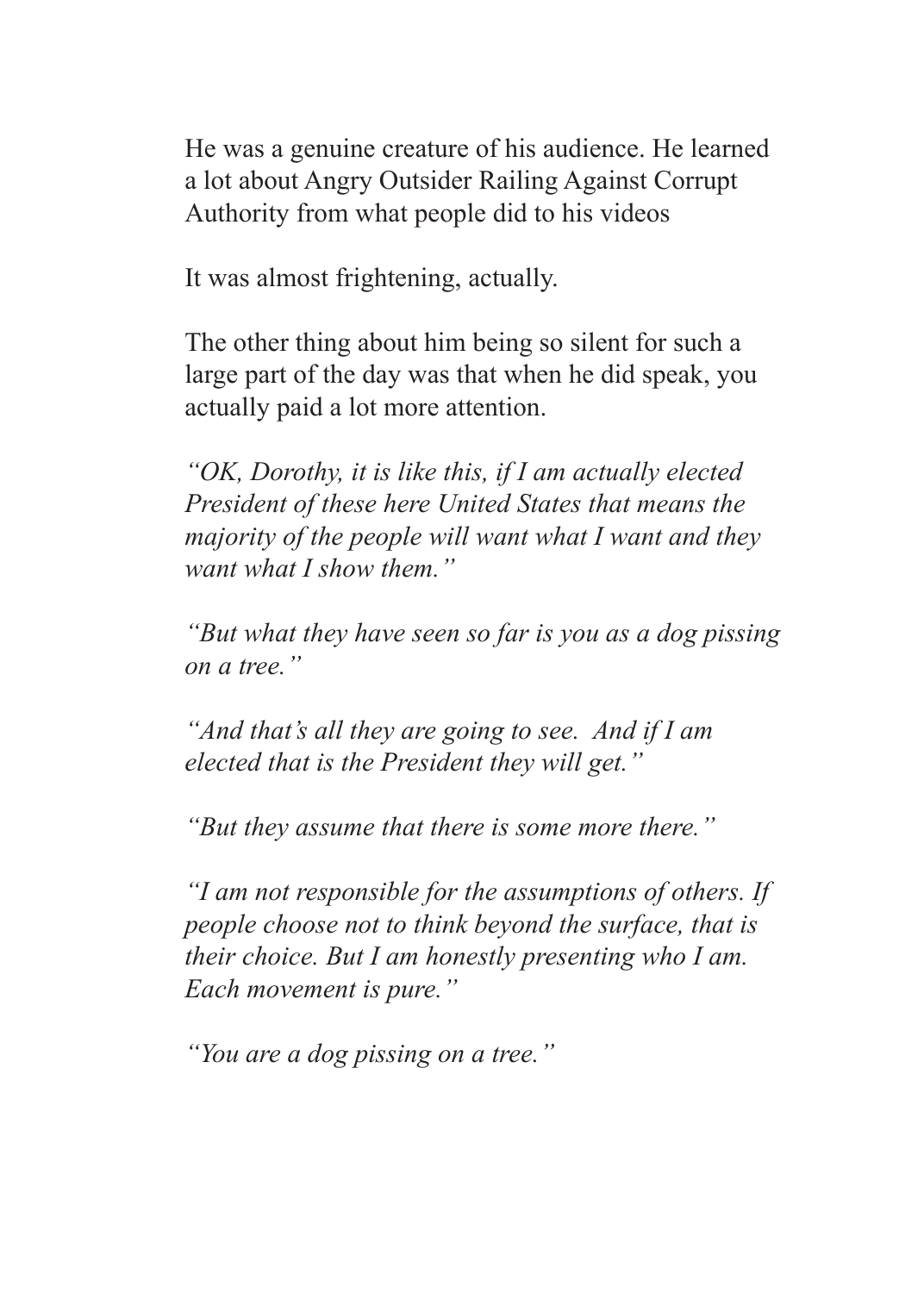*"Exactly. The people will get the President they vote for. They will get the President they deserve."*

*"And when people find out that their assumptions are wrong and that President is just as clueless as they are?"*

*"Hopefully they will have learned that they should look beneath the surface and think for themselves."*

*"But in the meantime, things are fucked up."*

*"Perhaps."*

*"You bastard."*

*"Perhaps. We Buddhists have been called many things."*

*"You're a fucking Buddhist?"*

He smiled enigmatically. Kind of like Buddha, actually. The funny thing is we had been given a pretty much a pass of Brad's religion because every time anyone asked him he would just put his hands together and look upward. And do the enigmatic smile thing. You could practically hear the angels. And, I know this sounds stupid in retrospect but everyone assumed he was some kind of Christian because he looked like the way a Jesus was supposed to look. One of those Jesuses that you see on candles, or in Woolworth's or on air fresheners. Thick, brown wavy hair. Crystal clear, blue eyes.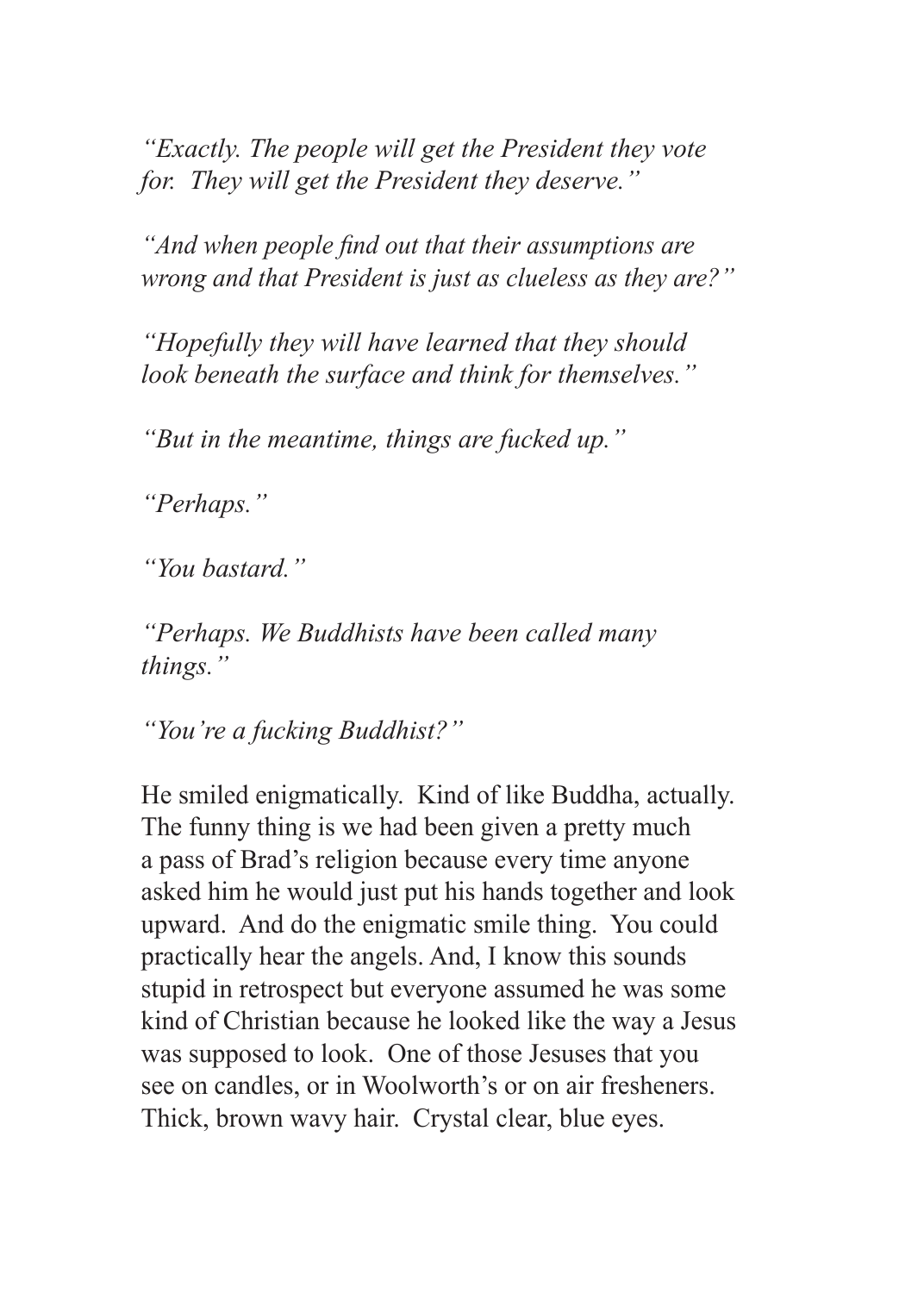Sturdy lithe body. He just radiated Muscular Christianity in its most pure form. When asked by pollsters to guess what religion Brad was, 97% of people said whatever religion they were. This included atheists and agnostics. The only consistent outliers on this question were Mormons living outside the state of Utah. But since they were not much of a voting block (even in the Republican Party) we never spent much time figuring out why.

For me the occasional question from the press as to his religious beliefs had gotten the "The candidate has been quite clear on this topic and his record speaks for itself," bullshit.

I really could say it asleep and sound convincing.

The motley crew reacted like the news that Brad was a closet Buddhist was the delivery of a punch line to a joke that had been months in coming. They seemed to enjoy the discomfort of the rest of us.

*"Just when you were planning on sharing this little tidbit with the American people?"*

I admit I was a little ticked off. Just another thing for me to "explain" of course. "The candidate has been quite clear on this topic and his record speaks for itself. Clearly, looking upward with your hands pressed together means 'Buddhist'." Christ, I was going to have to say that with a straight face.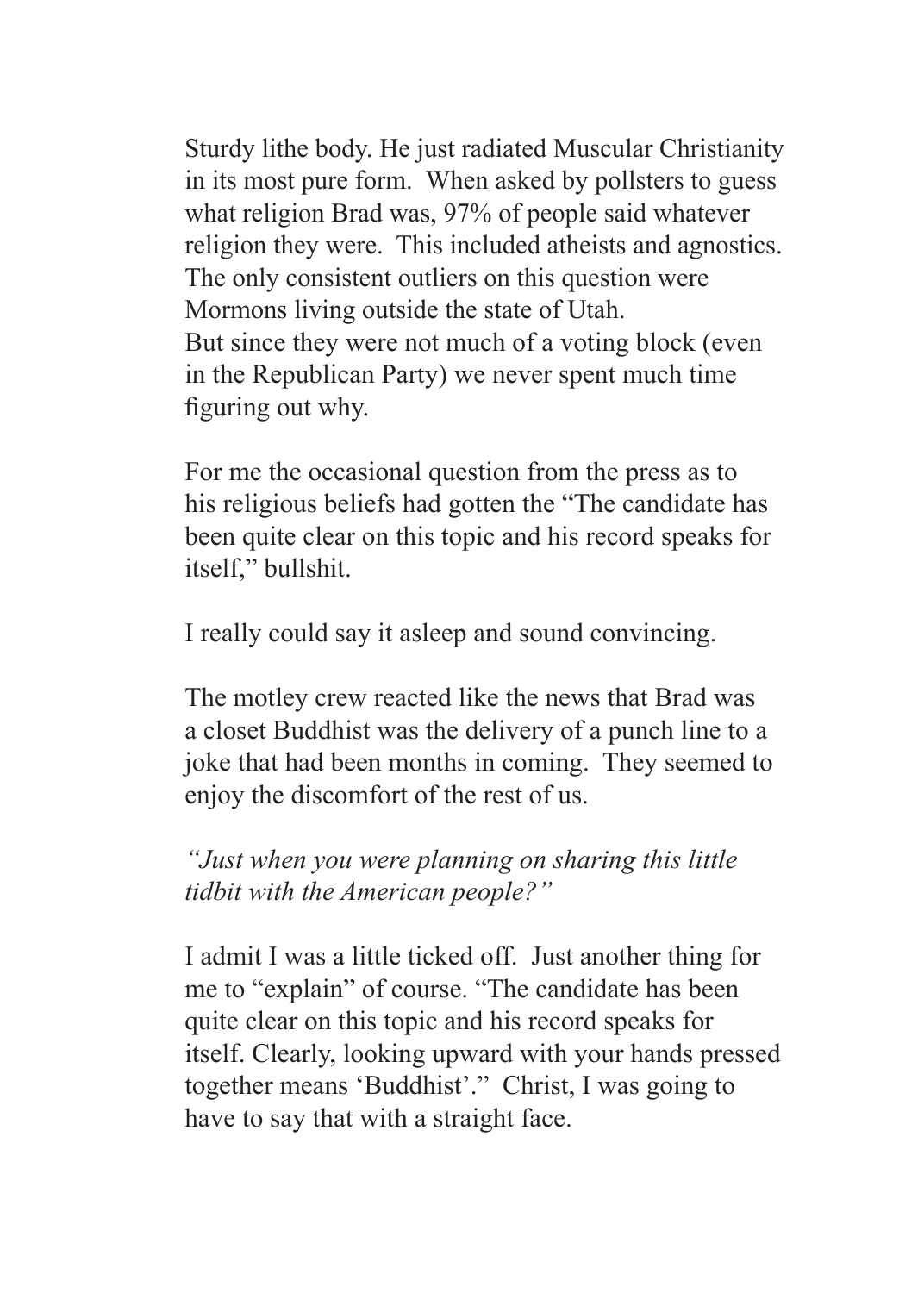Fuck.

*"I am thinking after the election."*

Or not. Not bringing it up was actually a good idea if we could pull it off, but if it came out before the election, it could be trouble. Nice when Buddhist principles coincided with political reality.

*"Good. Let's keep it that way. Anyone know you are Buddhist?*

*"It not like there is a central registry for us, Dorothy."*

*"Good. But I why the fuck haven't you told anyone explicitly what you are?*

*"I know in my mind that my path is laid out and clear. If people think I am full of knowledge and Christian, and I never claim that I am, and they elect me then I have been true to myself. And America will get the President and the lesson that it deserves. And the Buddha will be satisfied."*

And now it seems that one of us wanted this Buddhist bastard dead.

I wonder who?

Aside from me, of course.